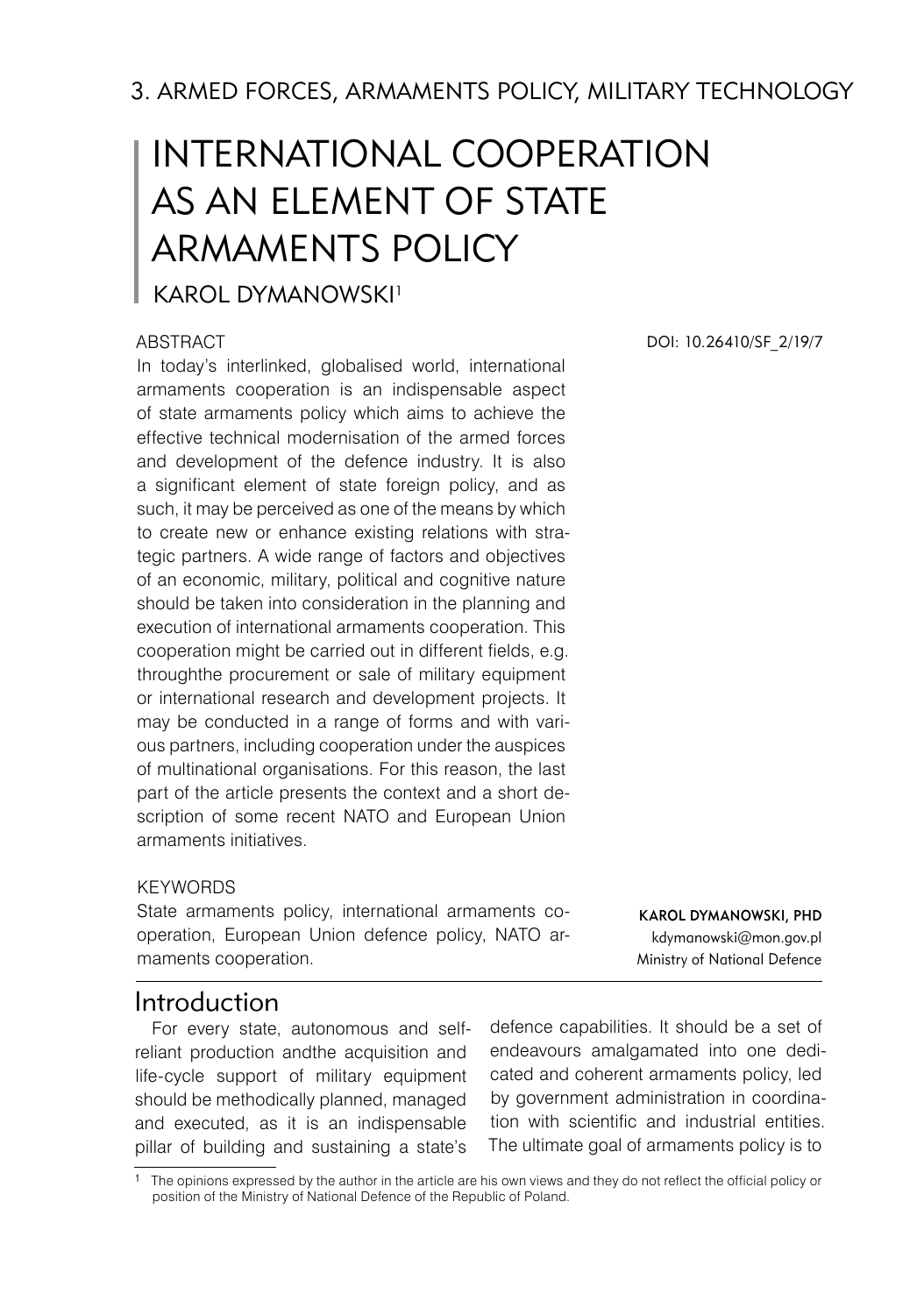use, in the most efficient possible manner, a state's human (intellectual), economic and infrastructural resources in order to create an effective system for the acquisition of military equipment as well as to develop an innovative and competitive defence industry (as presented in a diagram in Fig.  $1$ <sup>1</sup>.

Armaments policy might be influenced by a series of factors, the origins of which are both external and internal to a given state. Both categories can be further broken down into the following sub-categories: political, military, economic, technological, social and others (e.g. cultural, legal, etc.) . Such a wide spectrum of factors reflects the complexity and interdisciplinary character of armaments policy. It also indicates that the planning and execution of armaments policy should be a trans-sectorial effort involving not only defence and military assets but also other adequate state resources of a non-defence and non-military nature. It should be synchronised horizontally (through all necessary ministries, offices and other governmental and non-governmental institutions) and vertically (at all levels, from top to bottom).Within the government, it is almost intuitive that the leading role should be played by the ministry of defence (or its equivalent). However, close

coordination with other offices, mainly the ministries of foreign affairs, trade, economy or industrial development (depending on the composition of the state's government) is imperative for an effective and multifaceted armaments policy.

When it comes to areas of state armaments policy, four sectorial policies (subpolicies) can be identified: industrial policy, research and development policy, international cooperation policy and armaments acquisition policy. All four sub-policies are equally significant for state armaments policy, but in a globalised, highly mobile and dynamically changing world international cooperation policy is gaining in importance.

Nowadays it seems to be a truism to claim that international armaments cooperation is not simply a process of buying or selling military equipment. It is perceived to be much broader – as one of the crucial aspects of a state's foreign policy and a meansby which to create new or enhance existing relations with strategic partners<sup>3</sup>. From a military point of view, international armaments cooperation can establish long-term training and logistics relations with the armed forces of a partner state. Economically and industrially, it might be a way to transfer innovative technology and know-how between the cooperating states at governmental and industrial level. International armaments programmes might also inspire cooperation beyond solely the defence area,providing stimuli to develop some dual-use or civil technologies. For those reasons, it is worth reflecting on international cooperation as an integral part of state armaments policy.

A similar approach to armaments policy is presented in the Polish government's official strategy in which national armament policy is defined as 'the document determining a set of actions undertaken by the governmental administration in cooperation with scientific institutions and entrepreneurs, heading towards the development of an effective system for acquisition, exploitation and withdrawal of military equipment, and stimulation of development for an innovative and competitive defence industry. The national armament policy will stipulate, among others, the framework, and it will stress the directions for the defence sector's contribution to the development of economy based on knowledge and innovative technologies', *Strategy for responsible development for the period up to 2020 (including the perspective up to 2030)*, Warsaw 2017, p. 360.

 K. Dymanowski, *Polityka zbrojeniowa państwa* [in:] A. Nowakowska-Krystman, K. Dymanowski (ed.), *Zarządzanie przedsiębiorstwem w branży zbrojeniowej*, Akademia Sztuki Wojennej, Warszawa 2018.

 $3$  In this article a partner (in international armaments cooperation) is defined as a foreign entity (including an organisation, a state or a group of states), with or via whom there is a political, military, economic and legal possibility of trading, jointly procuring or developing military equipment or defence technology.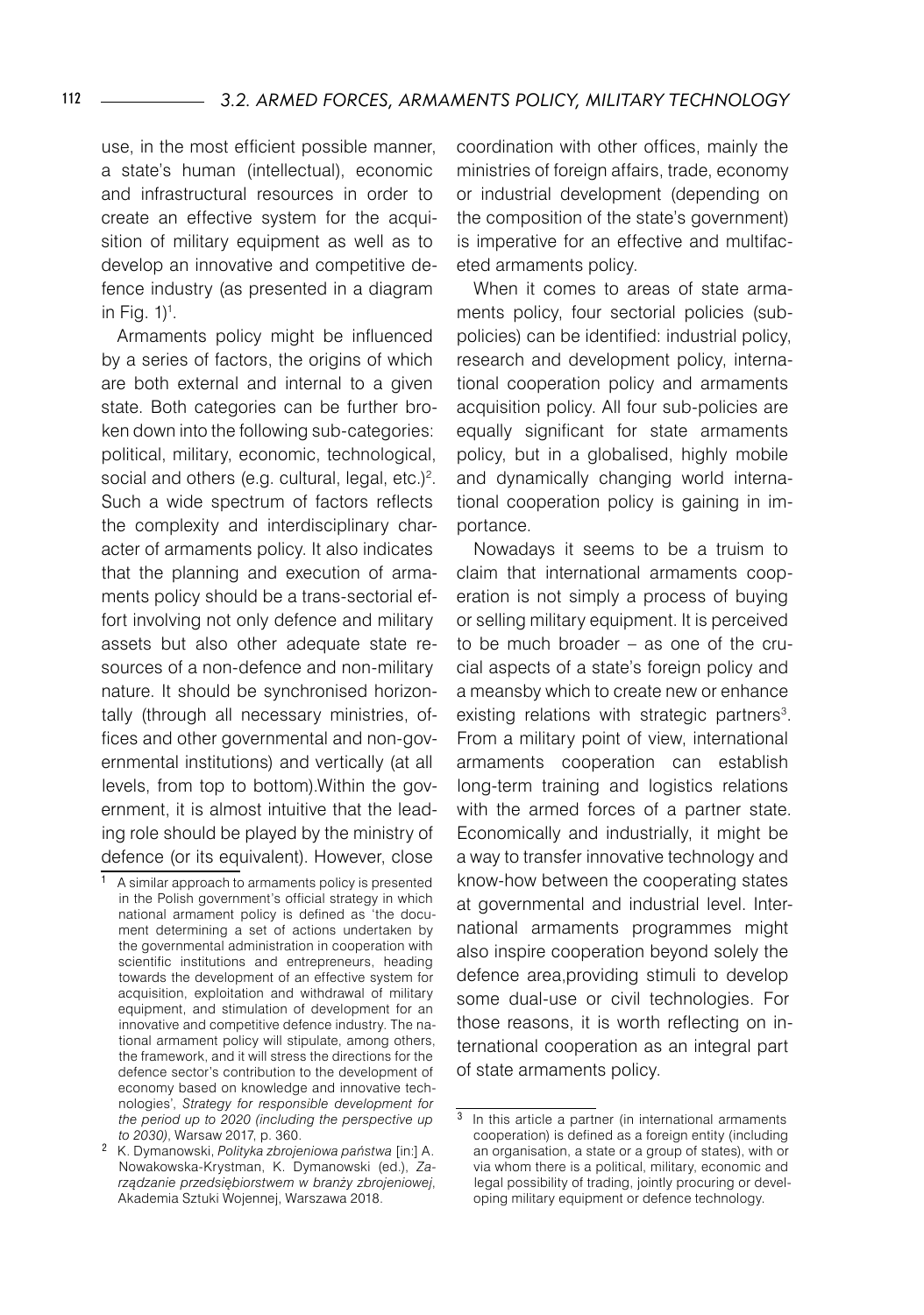# Objectives of international armaments cooperation

International armaments cooperation should be comprehensively planned and executed to meet its desired objectives as well as the superior objectives of armaments policy. The key considerations in formulating objectives of state international armaments cooperation should include:

- the operational requirements of the national armed forces;
- the current capabilities of the national defence industry;
- strategy and level of ambition4 for the development of the national defence industry;
- the current and future capabilities of the defence industry of foreign partners;
- the needs and requirements of partners' armed forces (global armaments market);
- the state's membership in political and/ or military international organisations;
- strategic national security interests and foreign policy objectives.

Each state should define its own set of objectives based on a balanced analysis of listed considerations. Notwithstanding the individual state's approach to international armaments cooperation, its objectives might be grouped in four general types: political, military, economic and cognitive (see Fig. 2).

Political objectives. International armaments cooperation might be a vital tool of state foreign policy and a way of sending political messages indicating strategic partnerships with foreign partners. Primarily, a

decision on establishing a joint armaments programme with another state or organisation should be based on military (fulfilment of operational requirements defined for a specific military equipment) and economic (costs and time of delivery) conditions. However, once these conditions are satisfactory, a state may include political factors in the decision-making process. Political aspects may be in favour of an option for international armaments cooperation (strengthening it)or against (weakening it). Either way, and regardless of whether a political factor is actually included in the analysis, a final decision might cause some intended and unintended political ramifications . Therefore, international armaments cooperation should be supported by and included in state foreign policy and strategic communication blueprints. It is a tangible sign of a close strategic alliance with a foreign partner and translates into strengthening not only military but also industrial, scientific and even social and cultural bonds.

Military objectives. International armaments cooperation should support increased military capabilities by means of armaments projects aiming at the procurement or development of military equipment or technology together with foreign partners. The use of the same equipment by the armed forces of two or more states might be highly beneficial as it improves technical and procedural interoperability in the military domain.

Operationally, it is an opportunity to share experience including combat use, logistics support, and maintenance as well

Level of ambition shall be understood as level of competencies and range of specialisations of the national (domestic) defence industry, which are planned to be established by the state's government in a given period of time. It should be defined in accordance with the projected development of national and foreign armed forces, the current and foreseen shape of the national and worldwide defence industry aa well as progress in defence technologies.

A topical example of such a case is the decision of the Turkish government to procure the S-400 missile system from Russia. In response, the USA government is considering using sanctions against Turkey and blocking its military and industrial participation in the F-35 programme. Therefore, the armaments contract might have long-lasting political repercussions influencing not only Turkey's relations with the USA but also with NATO.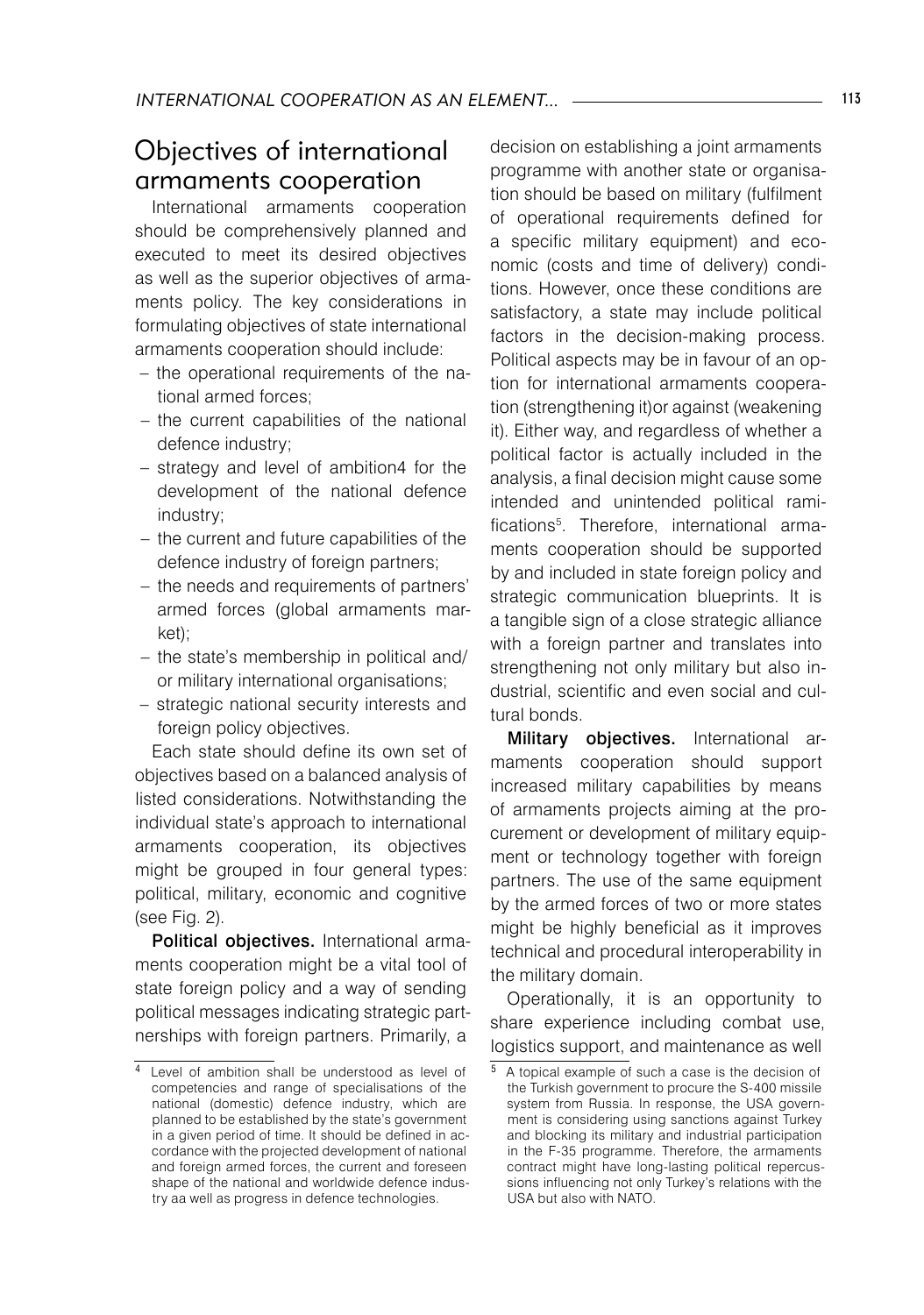as to develop concepts of operations and TTPs<sup>6</sup> for a common types of armaments. In addition, a joint training programme might be prepared and conducted in facilities and with the specialist support of the armed forcesof partner states. Logistically, there are options to jointly use supply chains, share spare part stocks and logistics management systems. Therefore, joint cooperation with foreign armed forces may not only bring military benefits but can also reduce the costs of training and overall logistics support of the equipment.

What is more, by means of international armaments projects, armed forces can obtain access to the latest defence technologies that are not produced by domestic industry, and thus improve their technical advancement and combat capabilities.

Economic objectives. International armaments cooperation may be a source of economic benefits of a budgetary and industrial nature. Consequently, economic objectives should be an indispensable part of any analysis while deciding whether to enter into armaments cooperation with foreign partners. Generally speaking, three kinds of economic objectives might be identified.

Firstly, to seek foreign providers and investors -international cooperation might be an instrument by means of which to provide the required capabilities to a state's armed forces whenever domestic industry does not have sufficient capabilities to do it on its own. In this case, a foreign company should be used as a provider of the desired military capability. However, such a commercial contract should be supplemented by a certain level of industrial re $turn<sup>7</sup>$  located by a provider in the defence industry of the contracting state. A provider may also include companies based in the contracting state as subcontractors in its supply chains for other markets.

Secondly, it may be used when the domestic industry does have the required capabilities but it is economically justifiable to share the costs and work with foreign partners. Joint research and development armaments projects are good examples of such cooperation.

Finally, international cooperation is a way to sell the products of one's own defence industry to foreign partners. By doing so, the export rate grows and the associated income is generated, plus the brand and status of a state's industry is solidified worldwide.

All in all, international armaments cooperation might contribute to the development of the domestic defence industry and the reduction of costs connected with the procurement and use of military equipment.

Cognitive objectives. International armaments cooperation might be also a way of sharing knowledge, and thus it has cognitive value for a state's military, industrial and scientific communities. By means of international armaments programmes, there is the possibility of acquiring innovative, cutting-edge technologies as well as gaining knowledge (know-how) concerning equipment production and servicing processes. It is also a method for developing skills of engineering and managing personnel cadre in the field of long-term and complex project management. Cog-

 $\frac{1}{7}$  Industrial return, in some countries (e.g. Poland) labelled as 'offset', is a way of compensating for the costs of military equipment acquisition by the procuring state. Compensation is provided by the delivering company and might take various forms including investments in the procuring state's industry, the transfer of technology and know-how to the procuring state's industry or the inclusion of the procuring state's industry as a partner or subcontractor in the delivering company's supply chains.

<sup>&</sup>lt;sup>6</sup> TTPs – Tactics, Techniques and Procedures.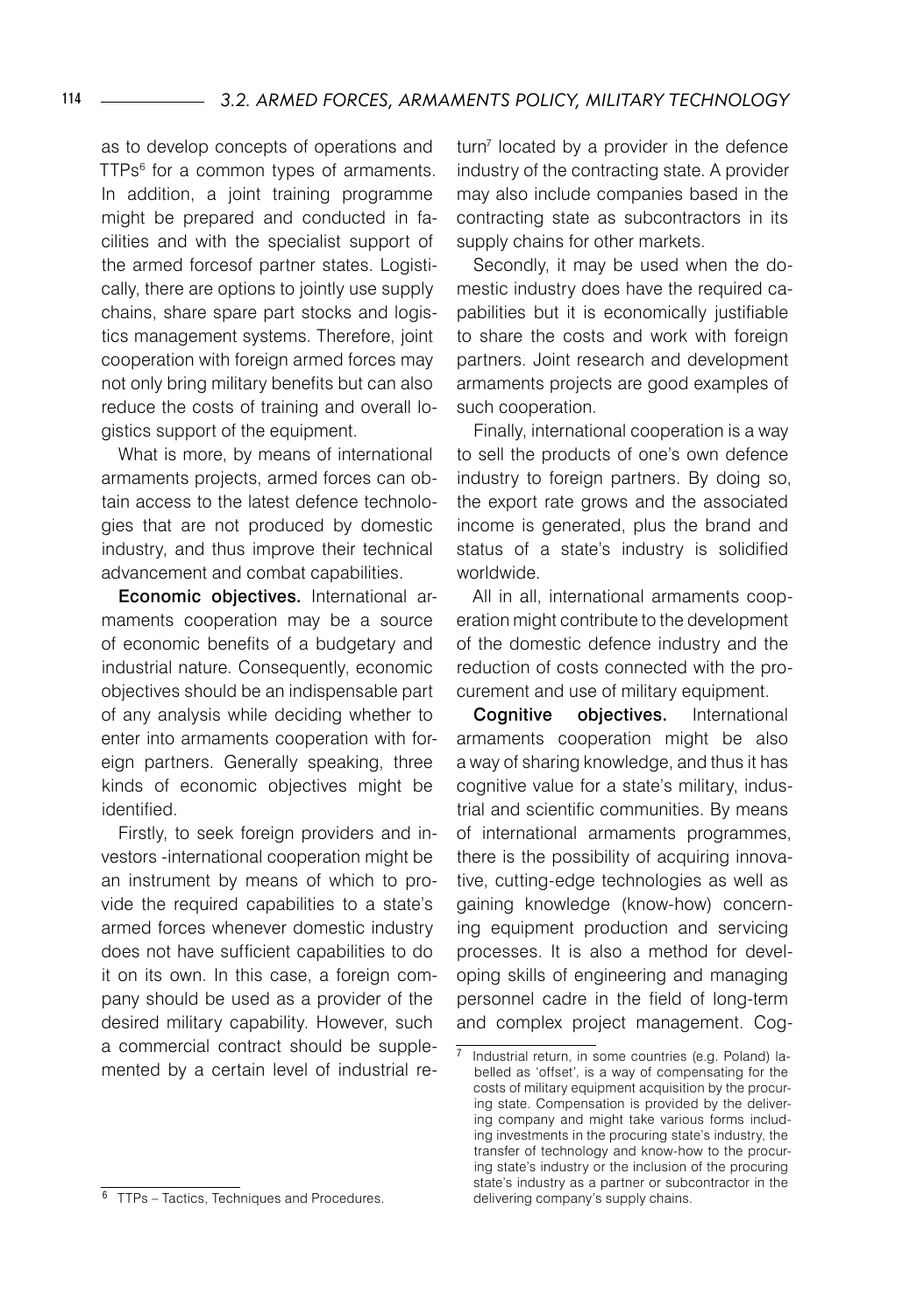nitive objectives together with economic ones greatly contribute to the growth of the industrial and scientific potential of a state. In the case of selling military equipment abroad, cognitive objectives will be connected with building knowledge on investments on a foreign partner's territory and in its industry. Therefore, this is a practical way to verify different business models of cooperation. It helps gain experience of the selling state's business personnel and build improved options for cooperation onsubsequent international armaments projects with other partners.

Four categories of objectives described above should always be considered together and with proper weights depending on determinants characteristic of each individual case of cooperation. Ideally, however, the priority should be given to military and economic objectives. This means that technical specification, cost and time of delivery should take precedence. In some cases, cognitive objectives might be of almost the same value. In particular, procurement of the latest state-of-the-art defence technology should be accompanied by the transfer of technology and know-how to domestic industry and scientific organisations. Finally, we must bear in mind that there is always political feedback, either intended or unintended, predicted or not predicted, associated with armaments cooperation. Therefore, political objectives, even if not decisive, should always be part of the cost-benefit analysis in the decisionmaking process, especially when it comes to high-budget and long-term armaments contracts.

# Fields, relations and partners of international armaments cooperation

State international armaments policy should be shaped and executed with respect to the abovementioned factors and objectives. Depending on a state's level of ambition and assessments of the global armaments market, this policy may be established as either export- or import-oriented. It can be focused on commercial, tender-based procurement or on a more cooperative, joint venture model with the exchange of technology and know-how between partners. However, regardless of the adopted model, each state should identify its individual set of possible fields and partners of armaments cooperation.

Fields of international armaments cooperation might include, but are not limited to:

- procurement of military equipment from a foreign partner;
- sale of military equipment to a foreign partner;
- common research and development projects;
- common procurement of military equip-– ment (from a third party);
- common sale of military equipment (to a third party);
- common use and life-cycle support of the same type of military equipment.

From a quantitative point of view, relations with foreign partners might have two forms:

- bilateral a state or organisation cooperating with another state or organisation;
- multilateral a few states cooperating in –a dedicated format (established for a particular armaments programme<sup>8</sup>) or under

 $\overline{8}$  For example, the Eurofighter programme in which European countries (the United Kingdom, Germany, Spain and Italy) cooperated together at the military and industrial levels to develop combat aircraft that were introduced into operational service in 2003.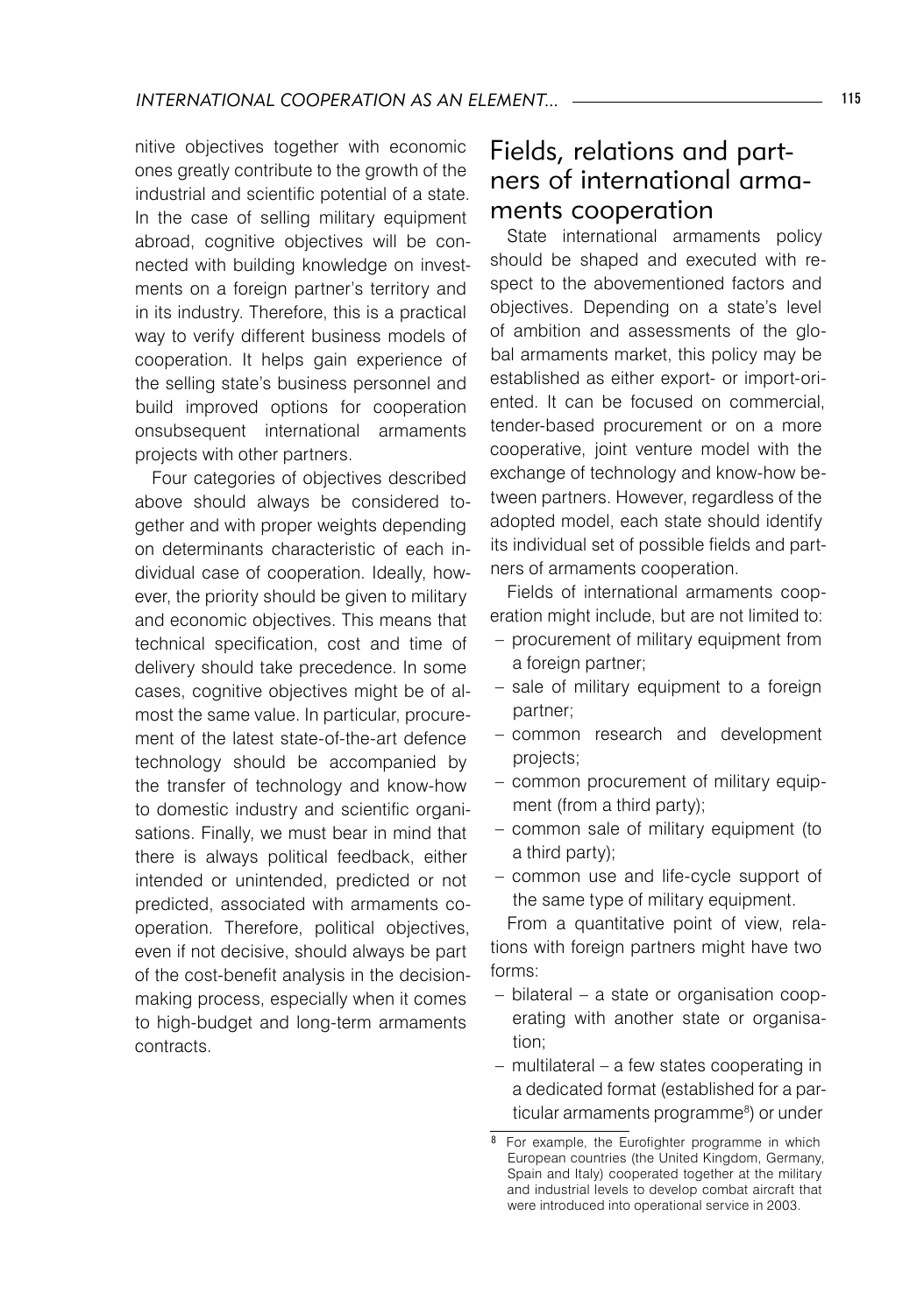the auspices of existing organisations (e.g. NATO or the European Union) .

Additional criteria might be introduced based on an armaments agreement or contract which may result in the following types of cooperation:

- government to government (G-G) when on both sides the signing bodies are authorised governmentrepresentatives of cooperating states (e.g. ministers of defence, national armaments directors, etc.);
- government to business (G-B) when on one side the signing body is an authorised representative of a state government and on the other side the signing body is a business entity delivering military equipment;
- business to business (BB) when on both sides the signing bodies are business entities from cooperating states.

Historically, a bilateral formula has been used more often for armaments contracts. States have used this form more frequently because of only two stakeholders being involved as opposed to a multilateral model in which several members of a project have to agree on technical and financial conditions. In the bilateral model, a state, an organisation, or a business or scientific entity might be a cooperating partner. In most cases, governments have signed contracts directly with the delivering company (a G2B contract) while an additional G2G agreement has sometimes been required by a procuring partner (on the recipient side) as a sort of official endorsement of the G2B contract.

Recently, however, a pivot towards multilateral projects may be observed. This is especially due to more robust activity of international organisations in the armaments domain. Multilateral cooperation in the framework of international political or military organisation may provide for the compatibility and interoperability of the armed forces from several states (members of an organisation). It may strengthen their alliance or coalition through military and industrial relations as well as by reducing the costs of acquisition and life-cycle support of equipment. In multilateral cooperation, agreements are very often signed between participating governments (G2G or multi-G model). Such an approach is a sign of political will to cooperate and it also indicates that political objectives are taken into account alongside military, economic and cognitive goals. Additional G2B or B2B arrangements usually supplement an overarching G2G (multi-G) agreement.

Bearing in mind the growing efforts of international organisations to encourage armaments cooperation among their members, it is worth giving a brief overview of recent activities of two of the most significant alliances and potential armaments partners for Poland – the North Atlantic Treaty Organisation (NATO) and the European Union (EU).

North Atlantic Treaty Organisation. For many years NATO has proven to be an alliance that aims at building a reliable and interoperable military force. This has been done at various levels and in many areas and has encompassed procedures, training, operations, logistics and other spheres of military activity. The armaments domain has been no exception to that rule.

In the structure of NATO, there is a dedicated Defence Investment Division headed by the Deputy Secretary General for Defence Investment (DSG DI) to deal with

 $\overline{9}$  For example, the Multinational Multi-Role Tanker Transport Fleet (MMF) programme coordinated by the European Defence Agency, managed by the NATO Support and Procurement Agency and contractually executed by Organisation Conjointe de Coopération en matičre d'Armement (OCCAR). Within this programme, several NATO and EU states (to date, the Netherlands, Belgium, Luxembourg, Norway and Germany) have decided to jointly procure and operate a fleet of aircraft for transport and air-toair refuelling purposes.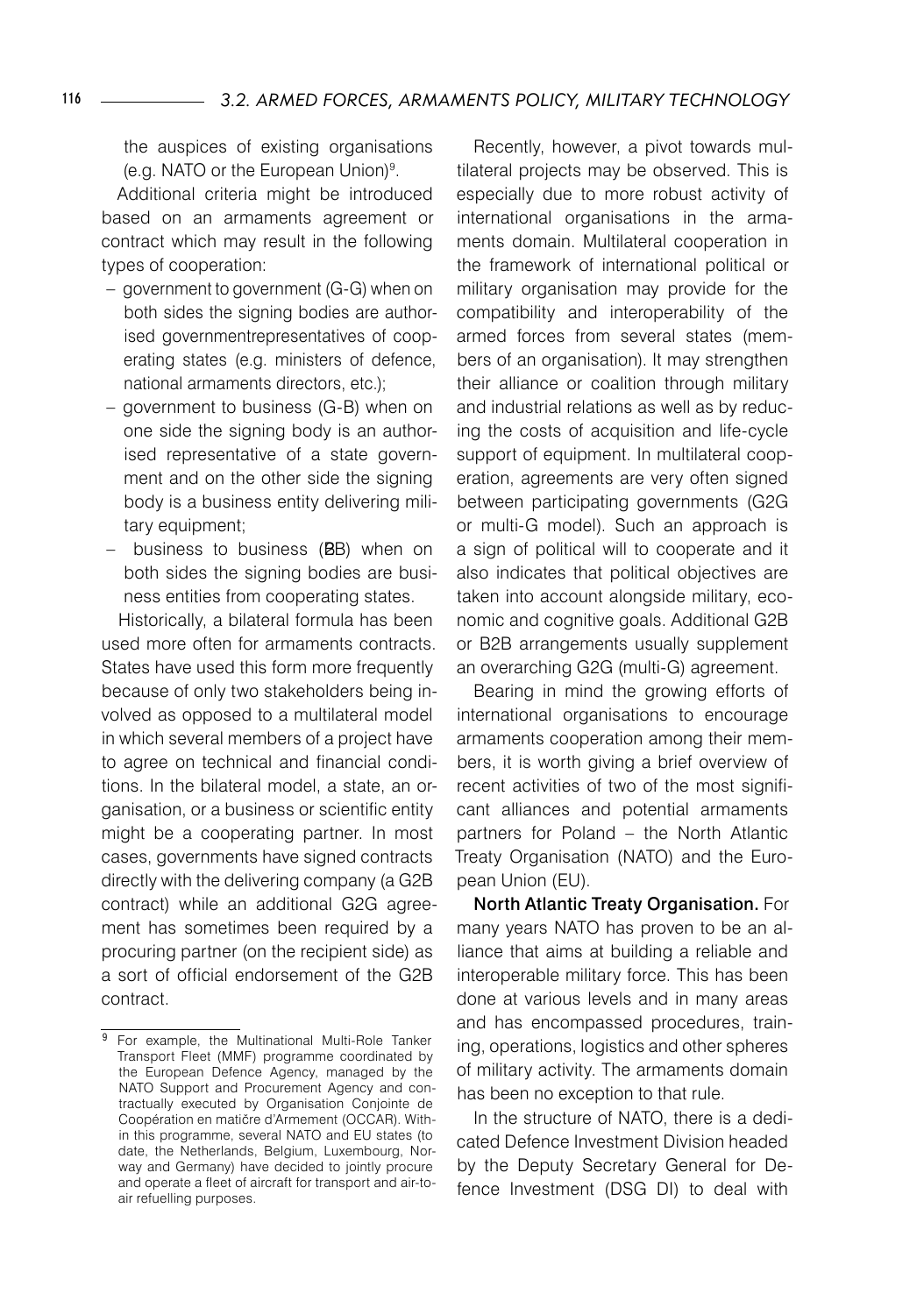armaments issues. In the scope of his or her responsibilities, the DSG DI chairs the Conference of National Armaments Directors (CNAD)<sup>10</sup>, a forum in which armaments leaders from every member state discuss possible forms and areas of cooperation. The armaments and capabilities development projects led or coordinated by NATO are normally conducted by dedicated groups, project teams and committees which act under the auspices of CNAD<sup>11</sup>.

A significant NATO initiative dedicated to promoting multinational cooperation is Smart Defence<sup>12</sup>. Its goal is to stimulate NATO states to develop common capabilities which they could not afford individually, for example by sharing the costs of acquisition of complex weapons and achieving savings through economies of scale. Although it is not a purely armaments project and is not overseen by CNAD, Smart Defence also aims to encourage allied armaments cooperation.

An example of a NATO armaments and capability programme supervised by CNAD is Alliance Ground Surveillance (AGS). It is a complex programme with 15 participating states (including Poland),and has been implemented with many conceptual and configurational changes since the early 1990s.

The primary mission of AGS is to conduct airborne surveillance activity by means of a fleet of Global Hawk unmanned aerial vehicles as well as dedicated ground stations in order to provide a comprehensive picture of the situation on the ground in the areas of interest of NATO or its member states. It is worth underlining that each participating state will benefit from the industrial return to its industry at a rate proportional to the financial input given to the programme<sup>13</sup>.

In recent years, a few new NATO programmes to reinforce allied armaments cooperation has been launched under the auspices of CNAD. These programmes cover all operational environments including the newly established cyber domain. Some initiatives are in response to current deficiencies and short-term or mid-term operational needs, for example:

Air to Ground Precision Guided Muni-– tions (PGM) – cooperation for the provision of precision guided munition for airborne combat platforms. The Memorandum of Understanding (MoU) on PGM was signed in 2016 and to date 13 NATO states (including Poland) have joined;

–

Land Battle Decisive Munition (LBDM) – cooperation for the provision of ammunition for land-based combat platforms and weapons including tanks, artillery, rocket-artillery, mortars as well as anti-tank and anti-aircraft systems. The MoU concerning LBDM was signed in 2018. To date the programme has been joined by 18 NATO states (including Poland) and three non-NATO states (Austria, Finland and North Macedonia, for which the process of accession is in progress). The programme proved to be effective as the first delivery under the

<sup>10</sup> Every NATO state nominates the National Armaments Director (NAD) who represents his or her government in armaments-related issues in the international arena, including NATO, EU and any other form of bilateral or multilateral contacts. For instance, in Poland the position of NAD is currently held by the Director of the Armaments Policy Department in the Ministry of National Defence.

<sup>11</sup> Examples of CNAD-subordinated bodies are: Major Armaments Groups – NATO Army Armaments Group, NATO Naval Armaments Group and NATO Air Forces Armaments Group – responsible for cooperation in, respectively, the land, maritime and air domains; or the NATO Industrial Advisory Group – responsible for advising NATO leadership in technical, industrial, economic, managerial, etc. aspects of armaments cooperation.

<sup>12</sup> The Smart Defence initiative was presented by the NATO Secretary General, Anders Fogh Rasmussen, at the Munich Security Conference in 2011. It was later discussed and agreed by member states during the Summit in Chicago in 2012.

<sup>13</sup> There are three industrial and scientific Polish entities involved in the AGS programme which will benefit from industrial return: the Air Force Institute of Technology, PIT-RADWAR S.A. and Exence S.A.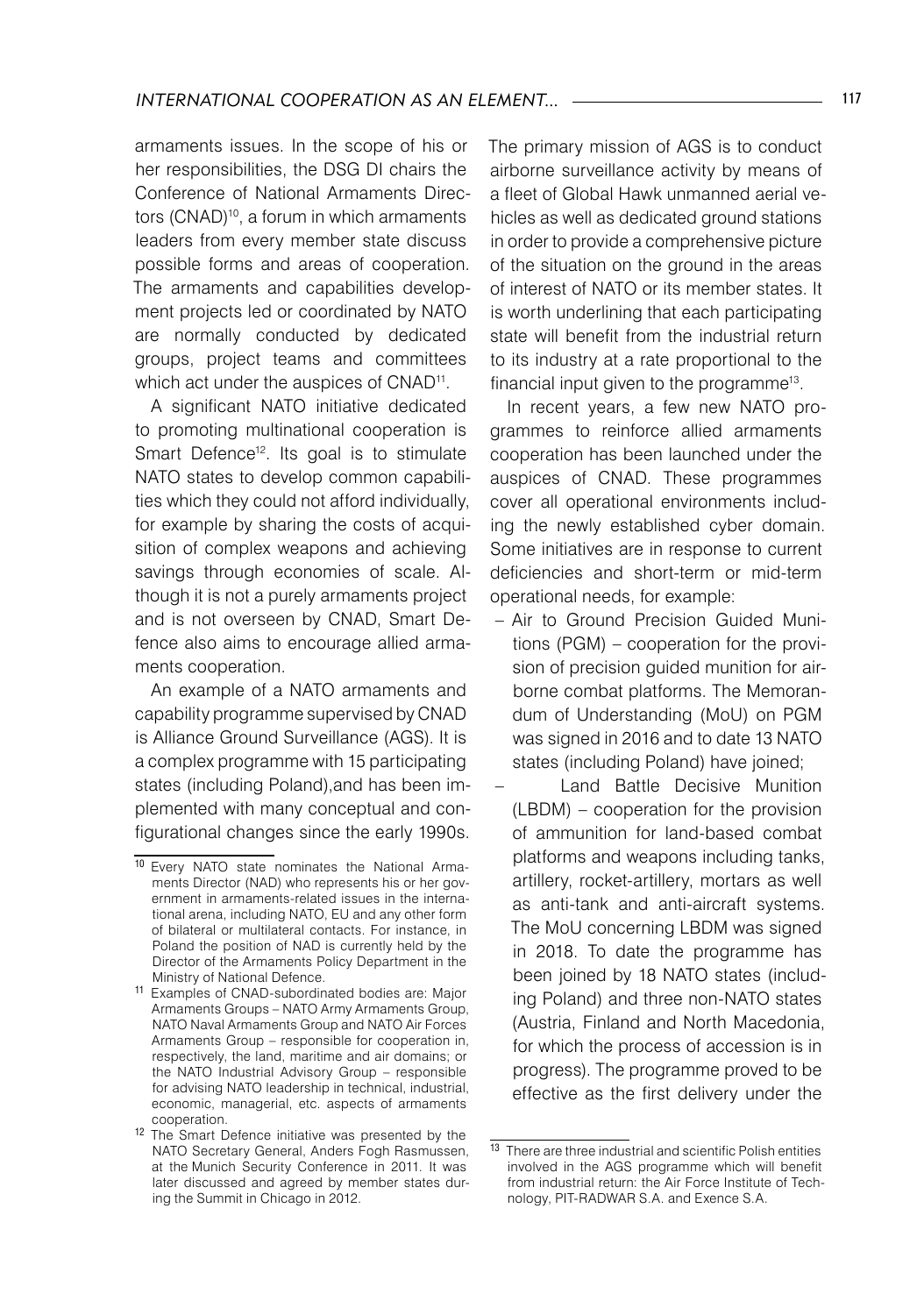LBDM agreement was made in 201914 ;

- Maritime Battle Decisive Munitions (MBDM) – cooperation for the provision of ammunition for maritime combat platforms. The MBDM MoU was signed by seven NATO nations (including Poland) in 2019;
- Multi-Mission Maritime Aircraft (M3A) – cooperation for developing joint solutions for maritime anti-submarine and intelligence, reconnaissance and surveillance (ISR) aircraft. The Letter of Intent on M3A was signed in 2017 and so far eight NATO nations (including Poland) have joined this initiative;

Maritime Unmanned Systems (MUS) – cooperation for developing capabilities in unmanned maritime systems. The Declaration of Intent for this initiative was signed by 14 allies (including Poland) in 2018.

There are also programmes with a longterm perspective that aim todevelop future military capabilities. An example of armaments cooperation with such a long-term perspective is Alliance Future Surveillance and Control (AFSC),which was initiated as a fulfilment of the declaration after the NATO Warsaw Summit 2016 at which the Alliance's members agreed to introduce the successor to the E-3 AWACS<sup>15</sup> aircraft fleet. Currently ASFC is in the concept stage and it is intended to be procured in 2025, while its full operational capability is planned for 2035. In this programme there is very close and constant coordination between the NATO project team and industrial entities. Participating states will have the opportunity to engage their industries in the design and production of AFSC, thus gaining adequate industrial return including access to the newest technologies developed for the programme.

A short review of NATO initiatives indicates that armaments cooperation has been brought to the forefront recently. This is due to a tendency to achieve compatibility at the technical level, as well as interoperability, synergy and economy of effort at the operational level. Common armaments projects may reduce equipment life-cycle costs and also tighten the bonds between allies in all DOTMLPF16 areas. Lastly, armaments cooperation is a means of strategic communications as it is an expression of unity and allied will to cooperate in order to strengthen the military potential of NATO.

European Union. Defence issues, which have been perceived predominantly as the domainof NATO by most European countries, are nowadays seeing increased advocacy within the EU. One such display of a pro-defence attitude is a strong drift towards cooperation in the armaments and defence industries within the European Union. The general reasons are similar as in the case of NATO: cost reduction, economy of effort, spirit of cooperation, etc. But these motives have been furthermore reinforced by the EU's recent policy of 'strategic autonomy'.

The current European trend towards armaments cooperation is a result of a series of political and legislative steps that have been taken since 2016 when the 'EU Global Strategy for Foreign and Security Policy' (EUGS)17 and 'European Defence Action Plan'(EDAP)<sup>18</sup> were issued. These two papers formalised a new EU approach aiming to stimulate defence collaboration and promote 'EU strategic autonomy'. The intention

<sup>14</sup> Three members of LBDM MoU (Denmark, France and the Netherlands) jointly procured anti-tank weapons.

<sup>15</sup> AWACS – Airborne Warning and Control System.

<sup>16</sup> DOTMLPF – Doctrine, Organisation, Training, Materiel, Leadership, Personnel, Facilities.

<sup>17</sup> *Shared Vision, Common Action: A Stronger Europe. A Global Strategy for the European Union's Foreign And Security Policy*, Brussels 2016.

<sup>18</sup> *Communication from the Commission to the European Parliament, the European Council, the Council, the European Economic and Social Committee and the Committee of the Regions – European Defence Action Plan*, Brussels 2016.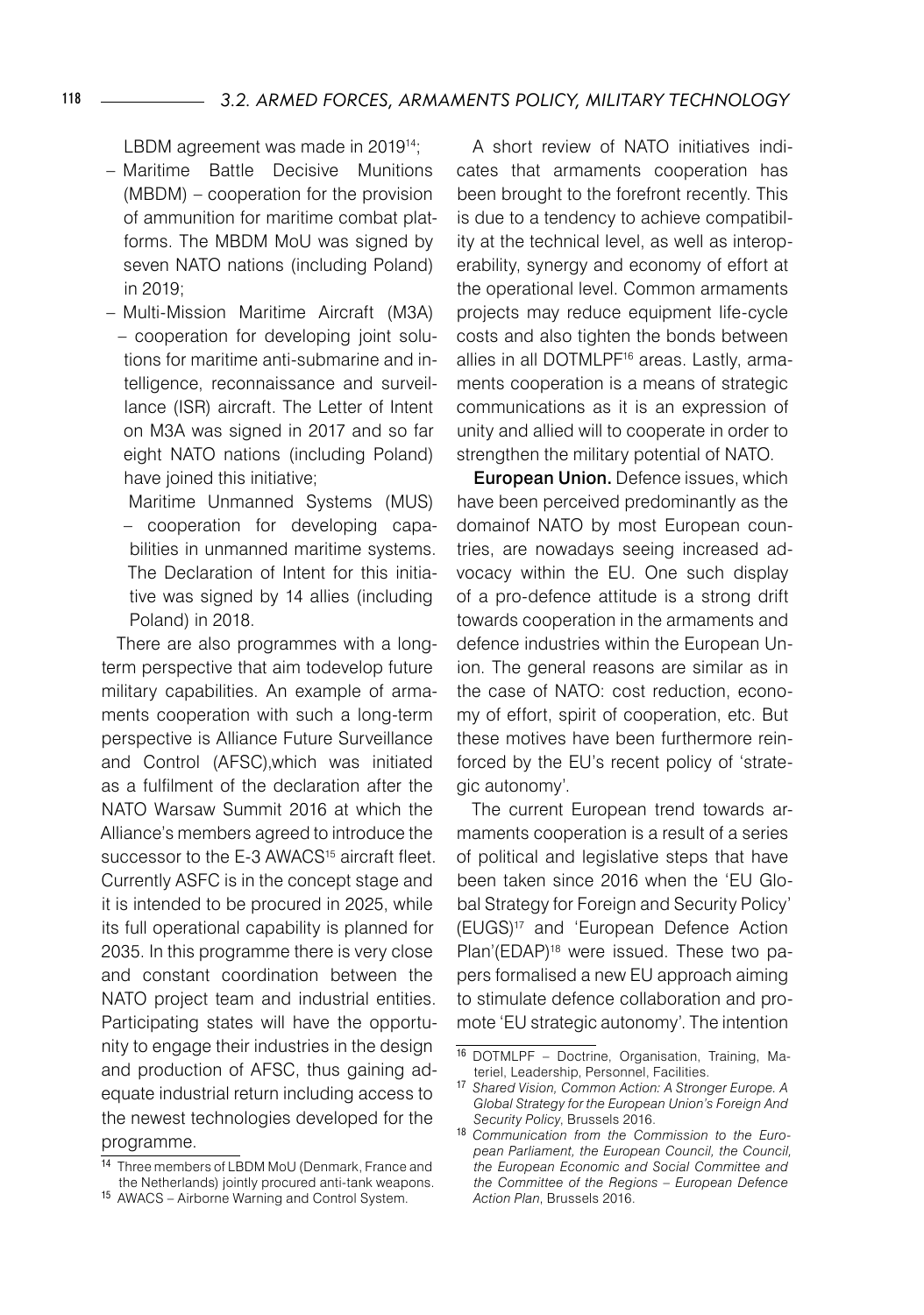is to build and maintain the autonomy of the EU in the production of military equipment for the armed forces of member states and boost the development of the European defence industry. The autonomous EU defence policy is supported mainly by the biggest players such as France and Germany; thus, it is gaining momentum and is regularly fuelled by different defence initiatives.

The idea of the novel EU approach to defence and the defence industry is clearly reflected in the three main pillars of EDAP, which are defined as<sup>19</sup>:

- launching a European Defence Fund (EDF);
- fostering investments in defence supply chains;
- reinforcing the single market for defence.

Out of these three mainstays, the introduction of the EDF in June 2017 seems to be the most tangible factor that has changed the landscape of armaments cooperation in Europe. It has been the first time that the EU has implemented not only political and procedural incentives but also financial grants for collaborative defence projects. The EDF is intended to be developed progressively along with EU budgetary cycles and in two basic strands (so-called windows):

– research window – to stimulate and fund European research initiatives by means of which the EDF can be fully (up to 100%) and directly financed from the EU budget. Currently a pilot activity – Preparatory Action on Defence Research (PADR) – is being carried out. It has a total budget of EUR 90 million for the 2017-2019 period. To date, eight common projects have been started under PADR, including areas concerning maritime awareness, future soldier systems, microelectronics and directed-energy

weapons<sup>20</sup>;

 $-$  capability window  $-$  to stimulate and fund common development projects from feasibility studies to the certification of defence products or technologies<sup>21</sup>. This window is executed through the European Defence Industry Development Programme (EDIDP) with a budget of EUR 500 million for 2019 and 2020.

A total budget of EUR 590 million for the pilot phase of the EDF (PADR and EDIDP) might not be perceived as a game-changing flow of money. But for the next wave of EDF projects (from 2021 to 2027), a budget of EUR 13 billion is being considered. Together with strict criteria limiting the participation of industrial entities from outside the EU, this puts an entirely different perspective on European defence projects and may give a whole new impetusto armaments cooperation.

Another recent initiative which supplements the EDF and creates additional grounds for international armaments cooperation in the EU is Permanent Structured Cooperation on security and defence

<sup>19</sup> *Communication from the Commission* ..., op. cit., p. 5.

<sup>20</sup> PADR projects for 2017 and 2018 include: OCEAN 2020 (Open Architecture for European Maritime Awareness), GOSSRA (Generic Open Soldier System Reference Architecture), PYTHIA (Predictive Methodology for Technology Intelligence Analysis), VESTLIFE (Ultralight Modular Bullet Proof Integral Solution for Dismounted Soldier Protection), ACAM-SII (Adaptive Camouflage for the Soldier II) EXCEED (Trusted and Flexible System-on-Chip for European Defence Applications), TALOS (Tactical Advanced Laser Optical System) and SOLOMON (Strategy Oriented Analysis of the Market Forces in EU Defence). Polish industrial and scientific entities participate in six projects: OCEAN 2020, GOSSRA, PYTHIA, EXCEED, TALOS and SOLOMON. For PADR 2019, the following areas are being considered: Electromagnetic Spectrum Dominance, Emerging Game-Changers, Interoperability Standards for Unmanned Systems.

<sup>21</sup> Development phases that can be financed through EDIDP are: (1) feasibility study, (2) development of projects and specifications, (3) development of prototypes, (4) testing, (5) qualification and (6) certification.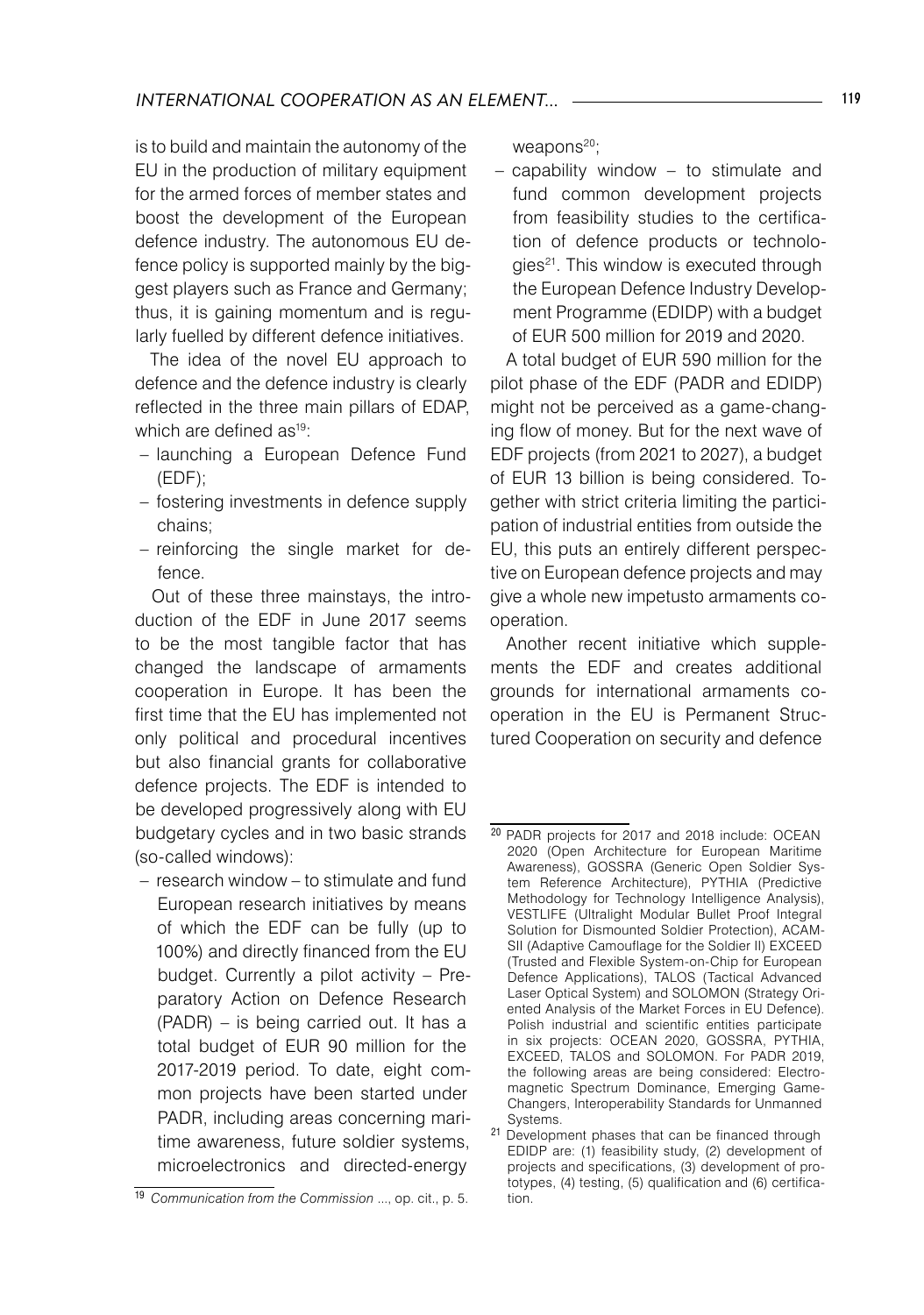(PESCO)<sup>22</sup>. The main aim of PESCO is to increase the effectiveness of member states in terms of addressing security challenges. This is to be achieved by deepening defence cooperation and the joint development of capabilities which may be used in EU-led military operations. After the implementation of PESCO, a wide range of capabilities and armaments initiatives have been discussed; as a result, by the end of 2018, the EU had initiated 34 PESCO projects. They cover many aspects of defence and security matters including standards and procedures (e.g. Military Mobility), technology and armaments (e.g. Counter Unmanned Aerial Systems or European Secure Software Defined Radio), training (e.g. Helicopter Hot and High H3 Training) and cyberspace (e.g. Cyber Rapid Response Teams and Mutual Assistance in Cyber Security)23 . PESCO is not only limited to armaments and industrial cooperation, but these areas can be part of every project.

Apart from the EDF and PESCO, in the framework of the latest defence activity in Europe and as a consequence of EUGS and EDAP, a wider spectrum of defencerelated activities have been launched, including the Capability Development Plan (CDP) and the Coordinated Annual Review on Defence (CARD). A number of new European defence initiatives, supported by political messages from key European governments, form a systemic environment for armaments cooperation within

EU24. As depicted in Figure 3, based on political guidance stemming from EUGS, EDAP and the Treaty on the Functioning of the European Union,the identification of priorities for defence capabilities is being conducted, by means of a process of CDP and in conjunction with national plans and programmes as well as the NATO Defence Planning Process. Once a set of priorities is established through CDP, the next step is undertaken within CARD. This is an analytical process conducted by the European Defence Agency (EDA) supported by a series of meetings with representatives from ministries of defence of member states. The aim is to identify possibilities for common defence projects, some of which can be later undertaken as PESCO or EDF projects. Furthermore, synchronising EU defence initiatives is encouraged, because when an EDF project is also a PESCO one, there can be additional financial support granted from the EU (EDF) budget.

A coordinated EU approach to the development of defence capabilities encompassing, inter alia, CDP, CARD, PESCO and EDF is meant to be complementary to NATO defence initiatives as was stated by NATO and EU in their Joint Declarations<sup>25</sup>.

However, new defence and armaments initiatives have also been a subject of criticism. There have been claims that EDF and PESCO are tools of protectionism and mechanisms to close the EU armaments market to companies from outside the EU, especially from the United States of Amer-

<sup>22</sup> A common notification on PESCO (as outlined in Articles 42(6) and 46 as well as in Protocol 10 of the Treaty on the Functioning of the EU) was signed by ministers of EU member states on 13 November 2017. Based on this notification, 25 member states, including Poland, joined PESCO. The countries which did not join are: Denmark, Malta and the United Kingdom.

<sup>23</sup> A list and descriptions of PESCO projects can be found on a dedicated webpage: https://pesco.europa.eu/, [accessed: June 2019].

<sup>24</sup> *Rozwój wspólnej polityki bezpieczeństwa i obrony oraz polityki przemysłowo-obronnej UE: zagrożenia i szanse dla Polski*, Polski Instytut Spraw Zagranicznych, Warszawa 2017.

<sup>25</sup> NATO and EU have so far issued two Joint Declarations as a result of NATO Summits in Warsaw in 2016 and in Brussels in 2018. The declarations were signed by the Secretary General of NATO, the President of the European Council and the President of the European Commission.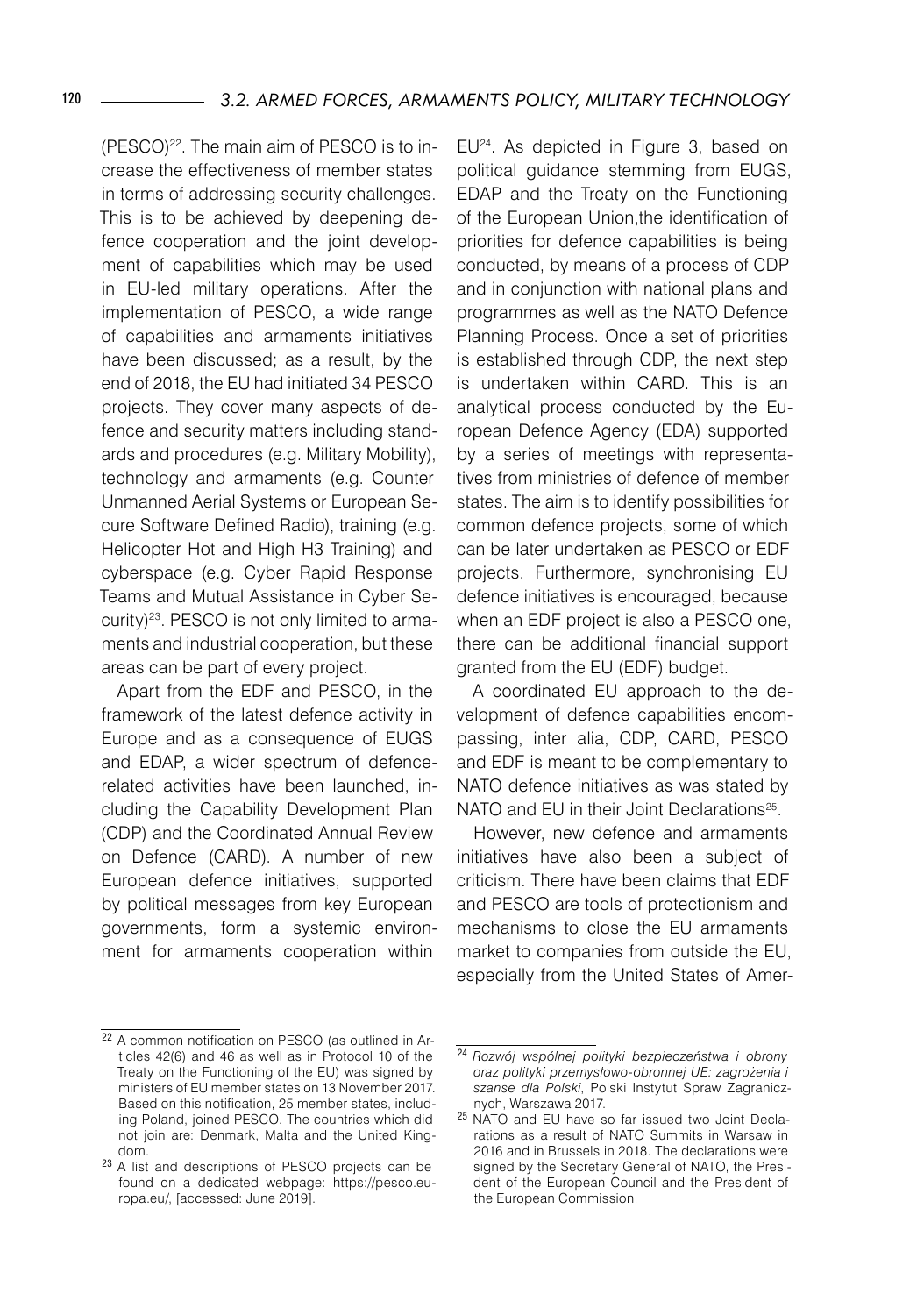ica26 . Therefore,some have said that these new UE initiatives might somehow weaken the transatlantic link between Europe and the USA.

Advocates of a new EU defence policy claim that, among others, it is a response to US politicians calling for increased defence investments by European partners. It will support the development of not only EU defence capabilities but also those of NATO, as 22 countries are members of both organisations. It will also help the USA to pay more attention to parts of the world other than Europe due to the fact that European defence capabilities will be upgraded in a more coordinated and autonomous manner.

### Conclusions

Nowadays, in a globalised world with a densenet work of business connections,including international armaments cooperation in the process of developing state defence and industrial potential is inevitable.It is a way to access new weapon systems together with associated defence technologies and know-how. On the other hand, it is a method by which to promote and sell domestic products to foreign partners.All in all, international armaments cooperation might be a systemic instrument to transform a state's armed forces and inspireeconomic progress of the state defence industry. However, it should not be the only way of building a national industrial base and military power. Quite the opposite:it has to be one of numerous optionsto build and preserve defence capabilities. The ultimate goal of this cooperation is to contribute to establishingthe maximum degree of state autonomy and independence within the defence sector in accordance with national security interests.

Therefore, as indicated in this article, international armaments cooperation should be a long-term and cohesive activity performed within the framework of superior armaments policy and closely coordinated with foreign policy. Four major objectives of armaments cooperation reflectits military, economic, political and cognitive aspects as well as the broad scope of factors that have to be taken into account in its planning and execution. Based on the national level of ambition concerningthe procurement, production and servicing of military equipment and the defence industry, each state should define its own distinctive shortand long-term objectives, which shall befurthertransferred into proper governmental and industrial agenda including fields, relations and partners of international armaments cooperation.

For Poland, as for every other state, armaments cooperation with foreign partners should be a tool by means of which to obtain two overarching objectives of armaments policy, i.e. effective acquisition of military equipment and the development of the defence industry. More detailed objectives should be defined according to the modernisation plans of armed forces and the level of ambition for industrial capabilities concerningthe provision and/or maintenanceof specified defence technologies and weapon systems. The level of industrial ambition should reflect national security interests and safeguard a required industrial self-sufficiency in life-cycle support of different categories of military equipment.

Development of Polish defence industry potential should be supported by international armaments cooperation along two

<sup>26</sup> *US officials threaten retribution for European Union's restrictions on defense fund*, Defense News, https:// www.defensenews.com/digital-show-dailies/parisair-show/2019/06/19/us-officials-threaten-retribution-for-european-unions-restrictions-on-defensefund/ [accessed: 25 June 2019]; *The poison pill: EU defence on US terms?*, European Union Institute for Strategic Studies, https://www.iss.europa.eu/content/poison-pill-eu-defence-us-terms [accessed 27 June 2019].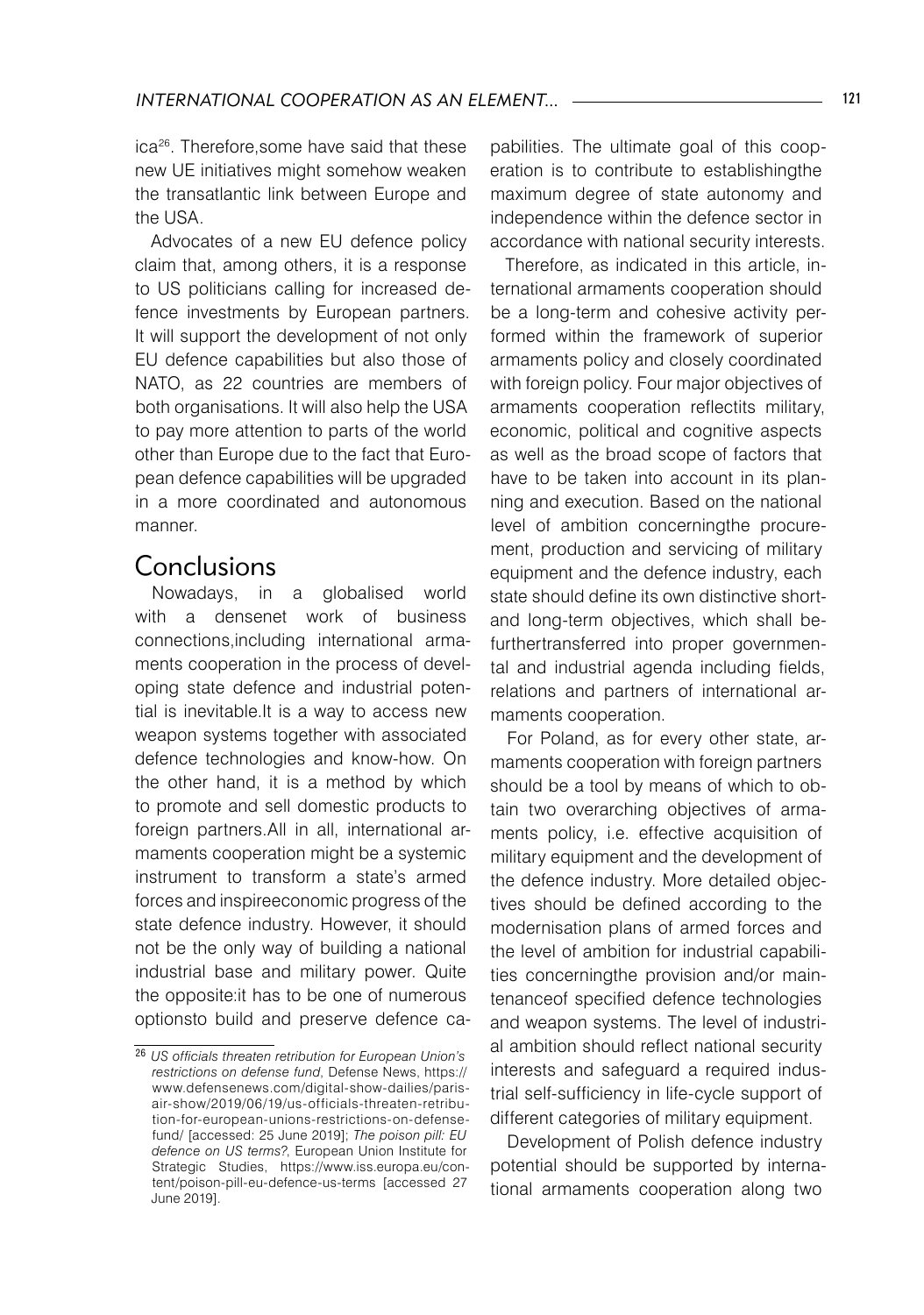lines of effort. The first of these concernsreceiving and absorbing - it is typically related tocognitive aspects of international armaments cooperation.It should be based on the reception and absorption of innovative defence solutions and know-how by means of offset or another form of industrial return acquired as a part of an armaments contract with a foreign supplier (governmental or industrial).The second line of effort should be focused on the increase of exports from the domestic defence industry. It should be based on thorough research onforeign markets and competitions as well as proactivelypromoting activity. Both lines of effort should be endorsed and supported by proper military and political representatives,which constituteadded value to the commercial offer.

Taking into account national security and industrial interests, recent NATO and EU initiatives in the defence domain, namely the EDF and PESCO, shouldbe an important factor in the preparation of an international armaments policy for Poland. The EDF's

huge budget is of particular importance and might be a bona fide stimulant for thegrowth of armaments cooperation among EU member states. This initiative gives another option for capability and armaments cooperation for Poland and should be incorporated in national plans and analyses.

A proper balance among partners, fields and relationsseems to be thekey to successful international armaments cooperation. This balance shall reflect the state's level of ambition concerning the modernisation of armed forces and development of the defence industry. Government activities in the field of armaments with foreign partners should stem from strategic interests and should be conducted in a coordinated, cross-sector and up-to-down manner. This will be possible when clear and tangible objectives for armaments cooperation are defined. Subsequently, asin any other area of activity, an initiative and pre-emptive approach aiming to createopportunities may bring the desired results.

# Figures



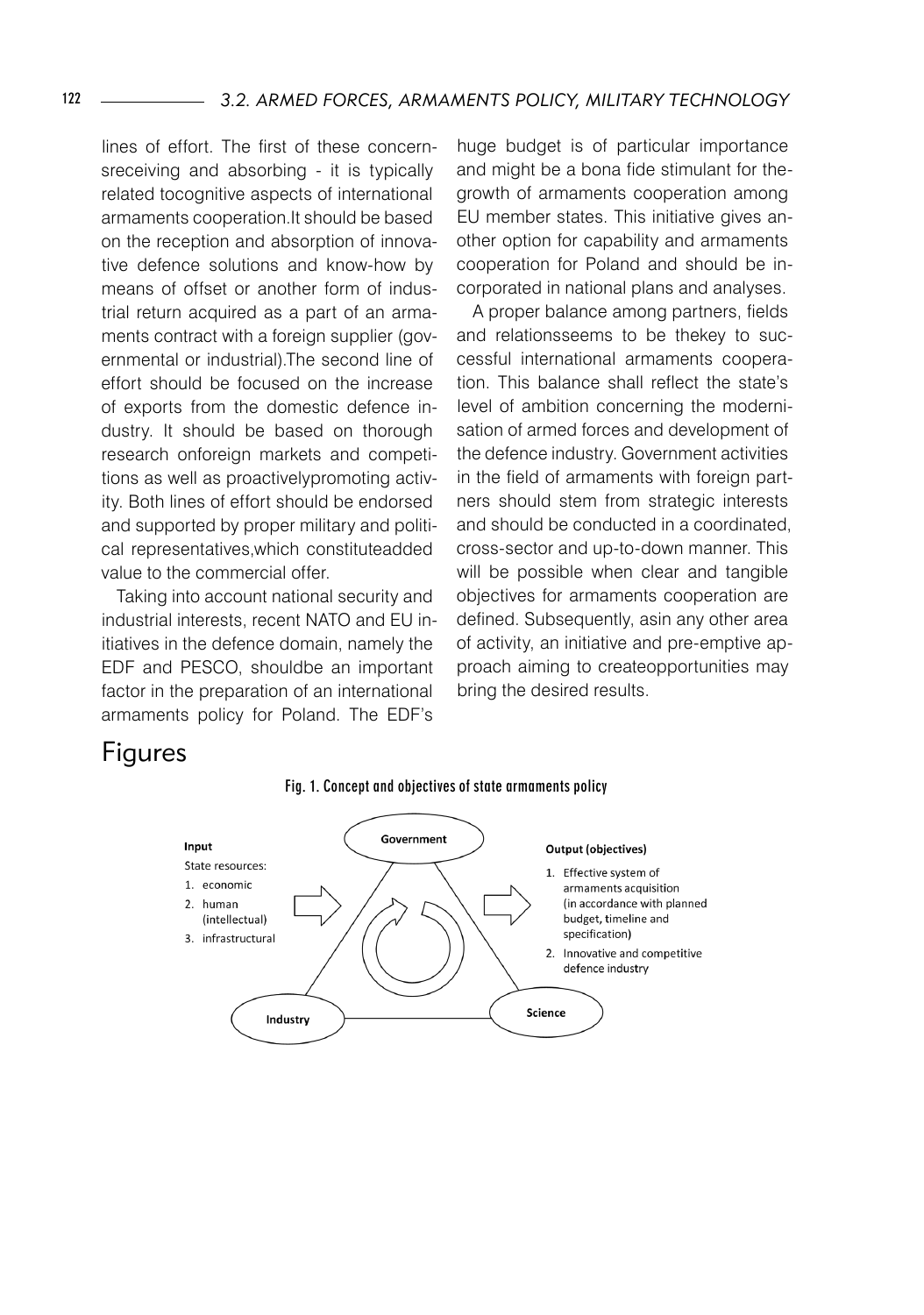

#### Fig. 2. Objectives of international armaments cooperation

Fig. 3. An idea for a coordinatedEuropean Union approach to the development of defence capabilities



### References

Communication from the Commission to the European Parliament, the European Council, the Council, the European Economic and Social Committee and the Committee of the Regions – European Defence Action Plan, Brussels 2016.

Dymanowski K., Polityka zbrojeniowa państwa [in:] Nowakowska-Krystman A., Dymanowski K., (ed.), Zarządzanie przedsiębiorstwem w branży zbrojeniowej, Akademia Sztuki Wojennej, Warszawa 2018.